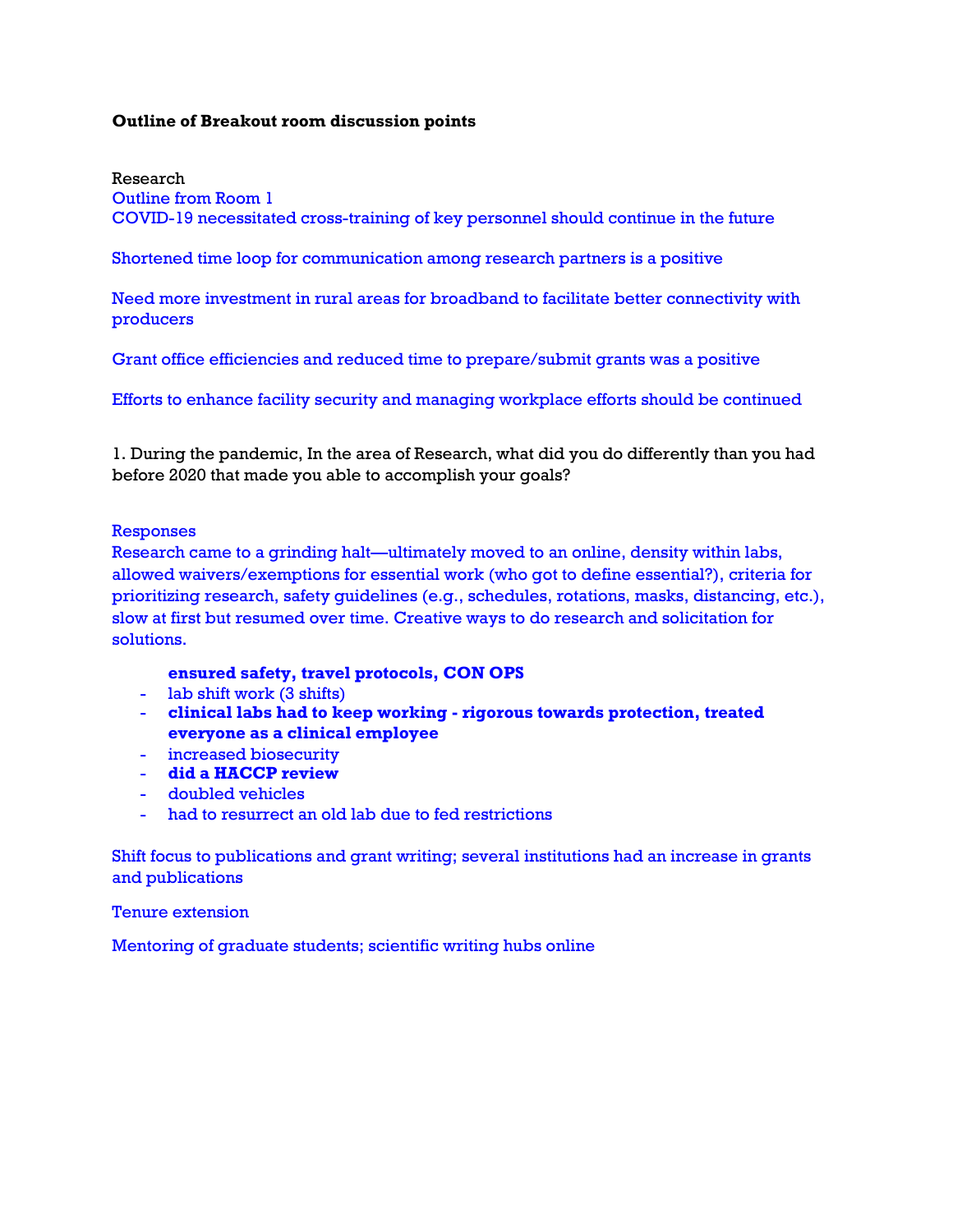2. During the pandemic, In this area of Research, what new things worked better than old things to allow you to accomplish its goals?

## Responses:

- People are in problem-solving mode, improved shared governance, more altruistic
- Move to off-campus and remote work change in culture (with guardrails)
- Staff want to have flexibility and some opportunity for remote/hybrid schedules
- Research productivity went up for males and down for women (multiple roles)
- Graduate students experienced role stress and mental health (training and support for MH)
- Many feel safe on campus versus other settings...
- **expanded research base due to covid funding for special programs for critically important areas**
- **use of phone apps to monitor research lab equipment**
- using zoom meetings to accomplish goals, realized efficiencies
- **'scrums' - quick and dirty updates**
- collaborating across institutions via zoom, etc
- **teams can work in flexible ways and still be very productive, realized we can do things differently than in the past**
- **creating scientific writing hubs**

Expanded partnerships especially research projects that emerged because of COVID; example state-level partnerships

Lab techniques captured by video now rather than just descriptions in a lab notebook or photo archives

3. From pandemic future forward, in the area of Research, what new ideas do you have to make this more efficient and effective?

# Responses:

- How do we change structures and focus on mental health and wellness? Tools learned about can be used to address mental health
- Use of scanners, tools to keep track of things, international collaborations
- Protocols, resources, and tools to increase efficiency and effectiveness
- Storage space and supply chain efficiencies
- Lab personnel sought to increase literature base and technology skills, used data more efficiently and effectively
- Use of digital technologies and data sets, data mining, data base searches